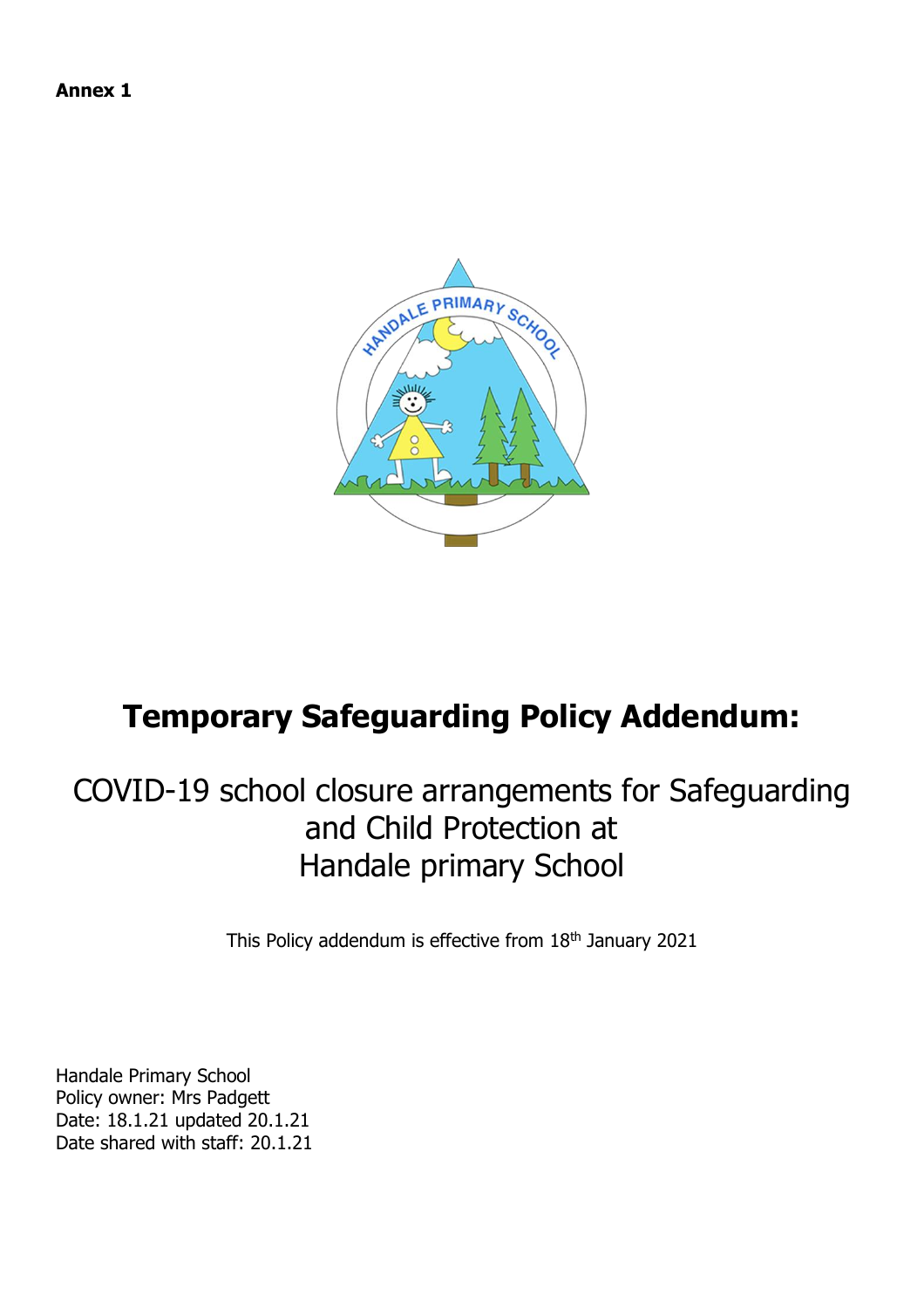# <span id="page-1-0"></span>**Context**

To support public health efforts during the return to school in January, schools have been closed for face to face teaching for the majority of children. Parents were asked to keep their children at home, wherever possible, and for schools to remain open only for those children of workers critical to the COVID-19 response - who absolutely need to attend.

This addendum of the HANDALE PRIMARY SCHOOL Safeguarding, and Child Protection policy contains details of our individual safeguarding arrangements in the following areas:

## **Content Table**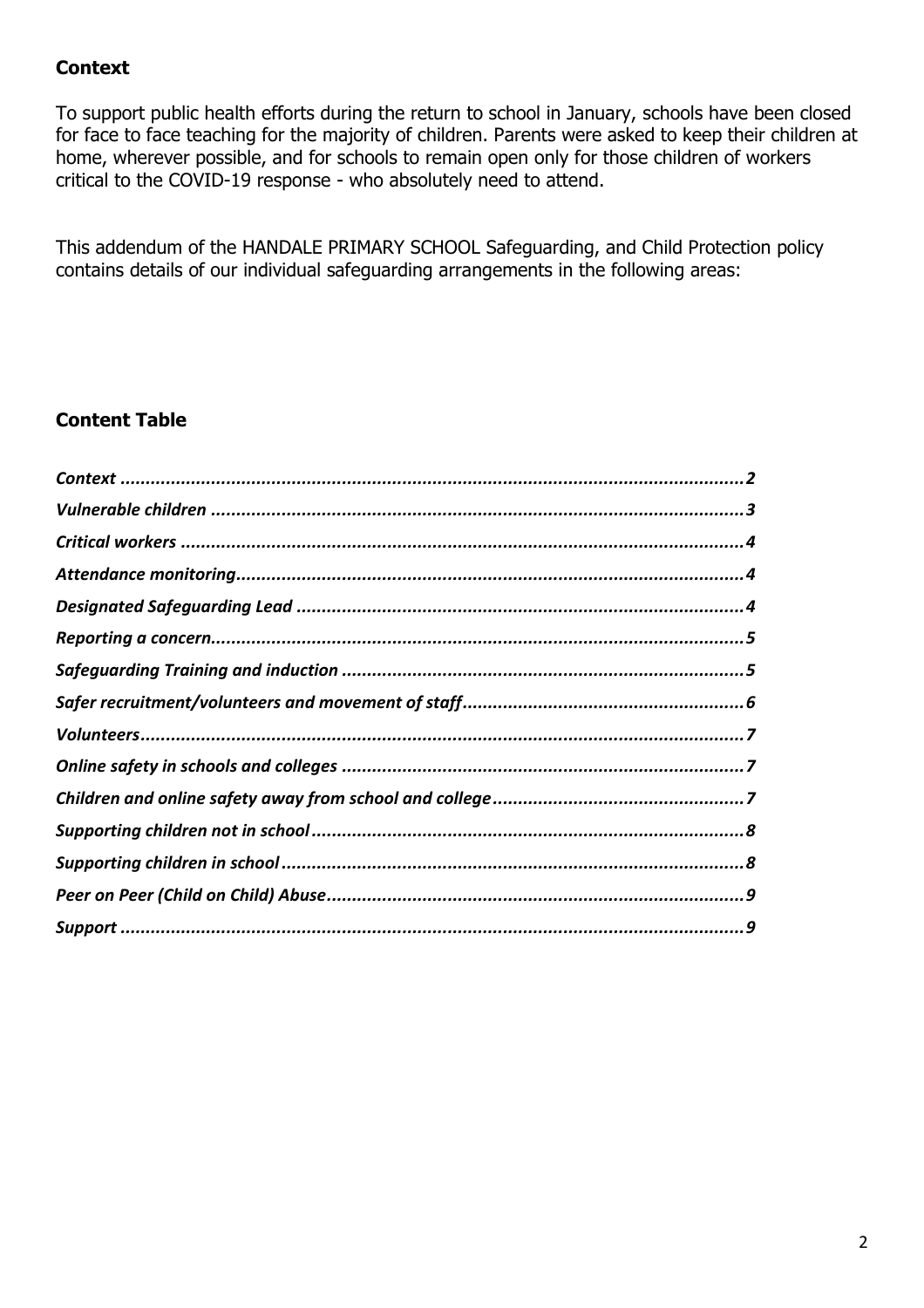# **Key contacts**

Remain as per the School Safeguarding Policy.

# <span id="page-2-0"></span>**Vulnerable children**

Vulnerable children and young people include those who:

- are assessed as being in need under section 17 of the Children Act 1989, including children and young people who have a child in need plan, a child protection plan or who are a looked-after child
- have an education, health and care (EHC) plan
- have been identified as otherwise vulnerable by educational providers or local authorities (including children's social care services), and who could therefore benefit from continued full-time attendance, this might include:
- children and young people on the edge of receiving support from children's social care services or in the process of being referred to children's services
- adopted children or children on a special guardianship order
- those at risk of becoming NEET ('not in employment, education or training')
- those living in temporary accommodation
- those who are young carers
- those who may have difficulty engaging with remote education at home (for example due to a lack of devices or quiet space to study)
- care leavers
- others at the provider and local authority's discretion including pupils and students who need to attend to receive support or manage risks to their mental health

Eligibility for free school meals in and of itself is not a determining factor in assessing vulnerability.

Senior leaders, especially the Designated Safeguarding Lead (and deputy) know who our most vulnerable children are. They have the flexibility to offer a place to those on the edge of receiving children's social care support.

Handale Primary School will continue to work with and support children's social workers to help protect vulnerable children. This includes working with and supporting children's social workers and the local authority virtual school head (VSH) for looked-after and previously looked-after children. The lead person for this will be: Mrs Padgett

There is an expectation that vulnerable children who have a social worker will attend an education setting, so long as they do not have underlying health conditions that put them at increased risk. In circumstances where a parent does not want to bring their child to an education setting, and their child is considered vulnerable, the social worker and school staff will explore the reasons for this directly with the parent.

Where parents are concerned about the risk of the child contracting COVID19, HANDALE PRIMARY SCHOOL or the social worker will talk through these anxieties with the parent/carer following the advice set out by Public Health England.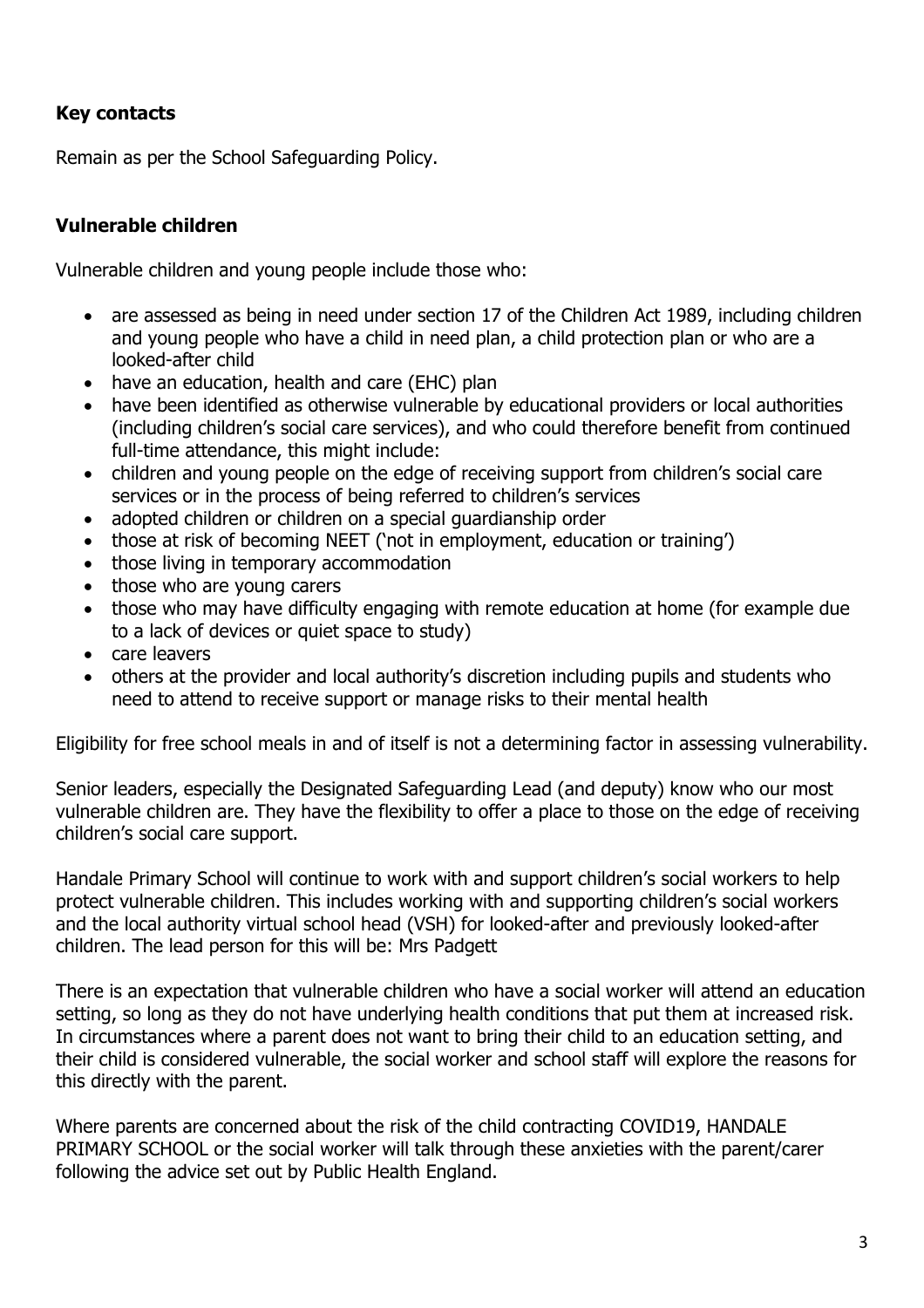HANDALE PRIMARY SCHOOL will encourage our vulnerable children and young people to attend a school, including remotely if needed.

# <span id="page-3-0"></span>**Critical workers**

Parents whose work is critical to the coronavirus (COVID-19) and EU transition response include those who work in health and social care and in other key sectors outlined in the national guidance. The most recent list is found here:

[https://www.gov.uk/government/publications/coronavirus-covid-19-maintaining-educational](https://www.gov.uk/government/publications/coronavirus-covid-19-maintaining-educational-provision/guidance-for-schools-colleges-and-local-authorities-on-maintaining-educational-provision)[provision/guidance-for-schools-colleges-and-local-authorities-on-maintaining-educational-provision](https://www.gov.uk/government/publications/coronavirus-covid-19-maintaining-educational-provision/guidance-for-schools-colleges-and-local-authorities-on-maintaining-educational-provision)

# <span id="page-3-1"></span>**Attendance monitoring**

In mainstream schools, all secondary-age pupils who are not expected to be in school during the school closures should be recorded as 'code X'.

Children for whom on-site provision is being provided should be recorded in line with the normal school attendance requirements. Children who are eligible to attend, but choose not to are to be coded as C.

Shielding advice is currently in place and so all children still deemed clinically extremely vulnerable are advised not to attend school.

HANDALE PRIMARY SCHOOL and social workers will agree with parents/carers whether children in need should be attending school – HANDALE PRIMARY SCHOOL will then follow up on any pupil that they were expecting to attend, who does not.

HANDALE PRIMARY SCHOOL will also follow up with any parent or carer who has arranged care for their child(ren) and the child(ren) subsequently do not attend.

Phone calls will be made to the parents/carers in these circumstances.

To support the above, HANDALE PRIMARY SCHOOL will, when communicating with parents/carers and carers, confirm emergency contact numbers are correct and ask for any additional emergency contact numbers where they are available.

In all circumstances where a vulnerable child does not take up their place at school, or discontinues, HANDALE PRIMARY SCHOOL will notify their social worker.

## <span id="page-3-2"></span>**Designated Safeguarding Lead**

HANDALE PRIMARY SCHOOL has a Designated Safeguarding Lead (DSL) and a Deputy DSL.

**The Designated Safeguarding Lead is:** Mrs Padgett

**The Deputy Designated Safeguarding Lead is:** Mrs Farrier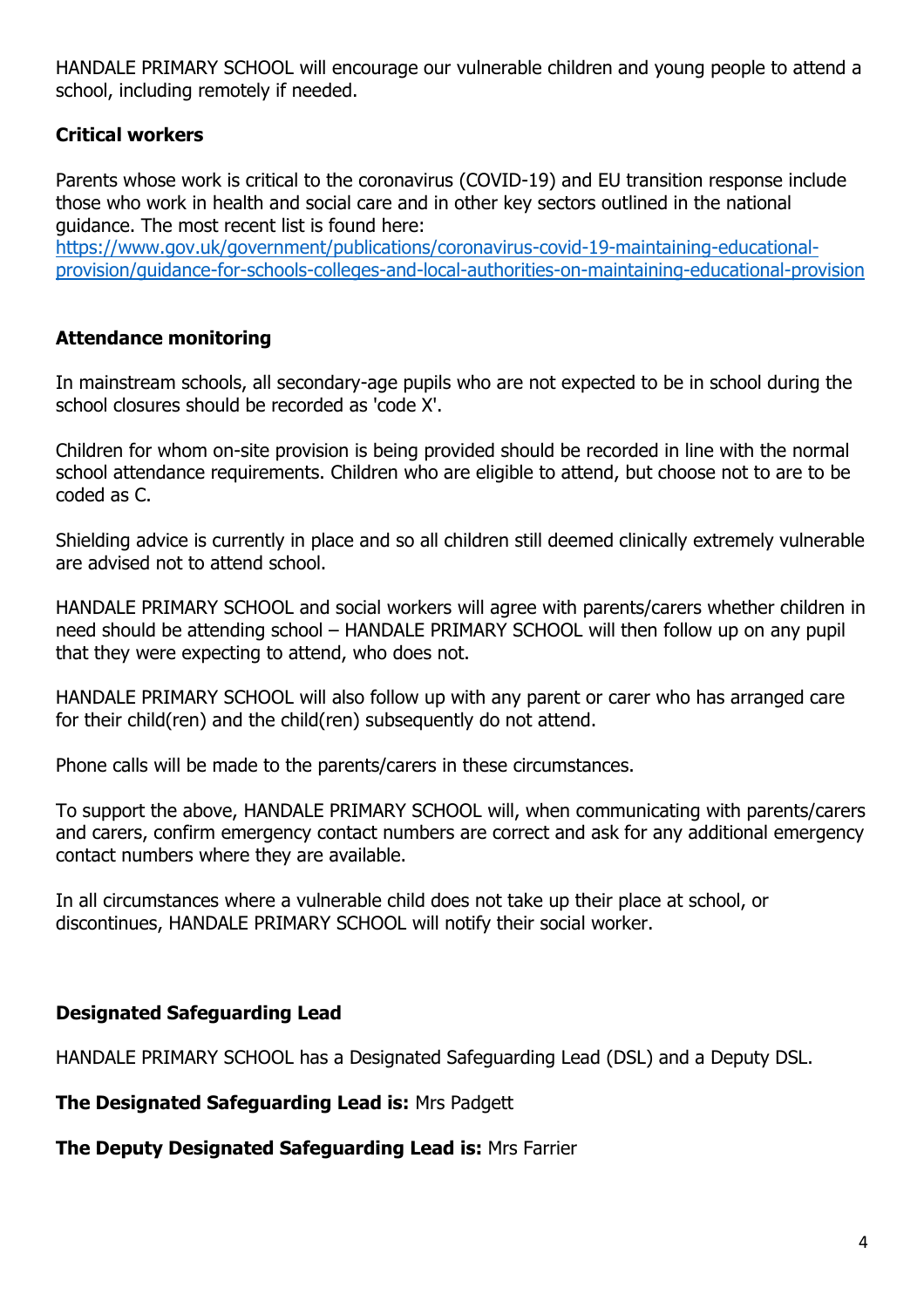The optimal scenario is to have a trained DSL (or deputy) available on site. Where this is not the case a trained DSL (or deputy) will be available to be contacted via phone or online video - for example when working from home.

Where a trained DSL (or deputy) is not on site, in addition to the above, a senior leader will assume responsibility for co-ordinating safeguarding on site.

This might include updating and managing access to child protection online management system, CPOMS and liaising with the offsite DSL (or deputy) and as required liaising with children's social workers where they require access to children in need and/or to carry out statutory assessments at the school or college.

HANDALE PRIMARY SCHOOL staff and volunteers will have access to a trained DSL (or deputy).

The DSL will continue to engage with social workers, and attend all multi-agency meetings, which can be done remotely.

#### <span id="page-4-0"></span>**Reporting a concern**

Where staff have a concern about a child, they should continue to follow the process outlined in the school Safeguarding Policy, this includes making a report via CPOMS, which can be done remotely. This must be logged ASAP.

If a concern is raised out of hours, the staff member should report the concern on CPOMS and alert the DSL / DDSL. Immediately. If a response is not received, you must, when appropriate make a referral to children's services, using the contact details in the Child Protection Policy.

In the unlikely event that a member of staff cannot access their CPOMS from home, they should email the Designated Safeguarding Lead and / or Headteacher. This will ensure that the concern is received in writing – as well as making telephone contact.

Staff are reminded of the need to report any concern immediately and without delay.

Where staff are concerned about an adult working with children in the school, they should report the concern to the headteacher.

If there is a requirement to make a notification to the headteacher whilst away from school, this should be done verbally over the phone and followed up with an email to the head teacher to confirm the discussion.

Concerns around the Headteacher should be directed to the Chair of Governors and CEO.

#### <span id="page-4-1"></span>**Safeguarding Training and induction**

All existing school staff have had safeguarding training and have read part 1 of Keeping Children Safe in Education (2020). The DSL should communicate with staff any new local arrangements, so they know what to do if they are worried about a child.

Where new staff are recruited, or new volunteers enter HANDALE PRIMARY SCHOOL, they will continue to be provided with a safeguarding induction.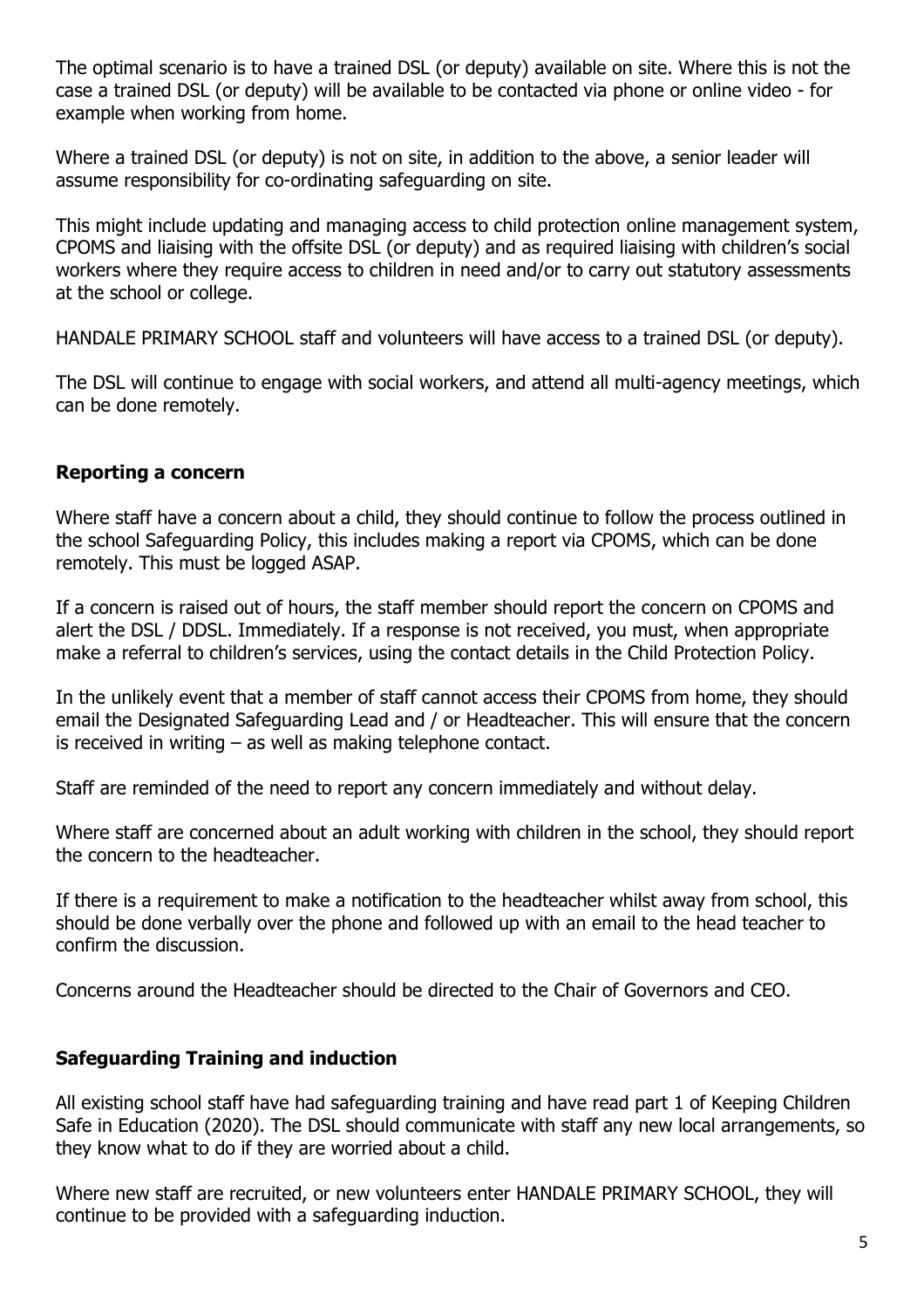If staff are deployed from another education or children's workforce setting to our school, we will consider the DfE supplementary guidance on safeguarding children during the COVID-19 pandemic and will accept portability as long as the current employer confirms in writing that: -

- the individual has been subject to an enhanced DBS and children's barred list check
- there are no known concerns about the individual's suitability to work with children
- there is no ongoing disciplinary investigation relating to that individual

Upon arrival, they will be given a copy of the receiving setting's child protection policy, confirmation of local processes and confirmation of DSL arrangements and be inducted as a new member of staff to the school.

## <span id="page-5-0"></span>**Safer recruitment/volunteers and movement of staff**

It remains essential that people who are unsuitable are not allowed to enter the children's workforce or gain access to children.

When recruiting new staff, HANDALE PRIMARY SCHOOL will continue to follow the relevant safer recruitment processes for their setting, including, as appropriate, relevant sections in part 3 of Keeping Children Safe in Education (2020) (KCSIE).

If staff are deployed from another education or children's workforce setting to our school, we will take into account the DfE supplementary guidance on safeguarding children during the COVID-19 pandemic and will accept portability as long as the current employer confirms in writing that: -

- the individual has been subject to an enhanced DBS and children's barred list check
- there are no known concerns about the individual's suitability to work with children
- there is no ongoing disciplinary investigation relating to that individual

Where HANDALE PRIMARY SCHOOL are utilising volunteers, we will continue to follow the checking and risk assessment process as set out in paragraphs 167 to 172 of KCSIE. Under no circumstances will a volunteer who has not been checked be left unsupervised or allowed to work in regulated activity.

HANDALE PRIMARY SCHOOL will continue to follow the legal duty to refer to the DBS anyone who has harmed or poses a risk of harm to a child or vulnerable adult. Full details can be found at paragraph 163 of KCSIE.

HANDALE PRIMARY SCHOOL will continue to consider and make referrals to the Teaching Regulation Agency (TRA) as per paragraph 166 of KCSIE and the TRA's 'Teacher misconduct advice for making a referral.

Whilst acknowledging the challenge of the pandemic, it is essential from a safeguarding perspective that any school is aware, on any given day, which staff/volunteers will be in the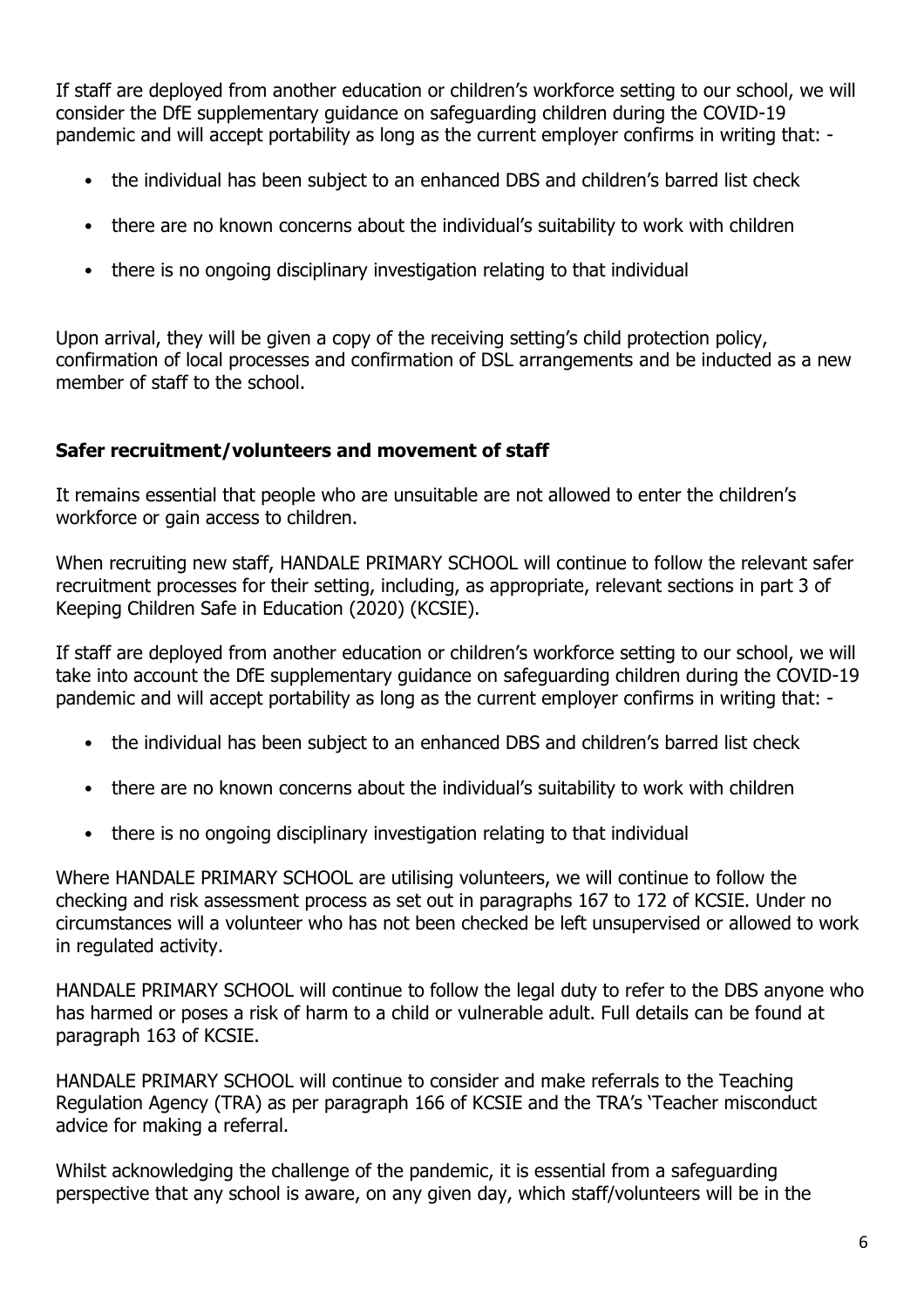school or college, and that appropriate checks have been carried out, especially for anyone engaging in regulated activity.

As such, HANDALE PRIMARY SCHOOL will continue to keep the single central record (SCR) up to date as outlined in paragraphs 148 to 156 in KCSIE.

If, as a school, recruitment needs to happen remotely – latest online recruitment advice will be followed. This will include seeing evidence usually used for safeguarding checks via video link, and not photographs – to avoid the possibility of photograph manipulation. Originals will be viewed and cross checked as soon as the adult is able to visit the school. Latest advice can be found here:<https://www.gov.uk/government/news/covid-19-changes-to-dbs-id-checking-guidelines>

#### <span id="page-6-0"></span>**Volunteers**

Limiting volunteers in school is a key approach to reducing the number of adults in school, however, we recognise that on occasion volunteers can play an important part in adding capacity to school, particularly when staff portability is limited during COVID-109. Under no circumstances will a volunteer in respect of whom no checks have been obtained be left unsupervised or allowed to work in regulated activity.

Existing volunteers in regulated activity do not have to be re-checked if they have already had a DBS check (which includes barred list information).

Supervision must be:

- by a person who is in regulated activity.
- regular and day to day; and
- reasonable in all the circumstances to ensure the protection of children.

In appointing volunteers, the school will follow safer recruitment processes.

#### <span id="page-6-1"></span>**Online safety in schools and colleges**

HANDALE PRIMARY SCHOOL will continue to provide a safe environment, including online. This includes the use of an online filtering system.

Where students are using computers in school, appropriate supervision will be in place.

#### <span id="page-6-2"></span>**Children and online safety away from school and college**

It is important that all staff who interact with children, including online, continue to look out for signs a child may be at risk. Any such concerns should be dealt with as per the Child Protection Policy and where appropriate referrals should still be made to children's social care and as required, the police.

Online teaching should follow the same principles as set out in the code of conduct policy.

HANDALE PRIMARY SCHOOL will ensure any use of online learning tools and systems is in line with privacy and data protection/GDPR requirements.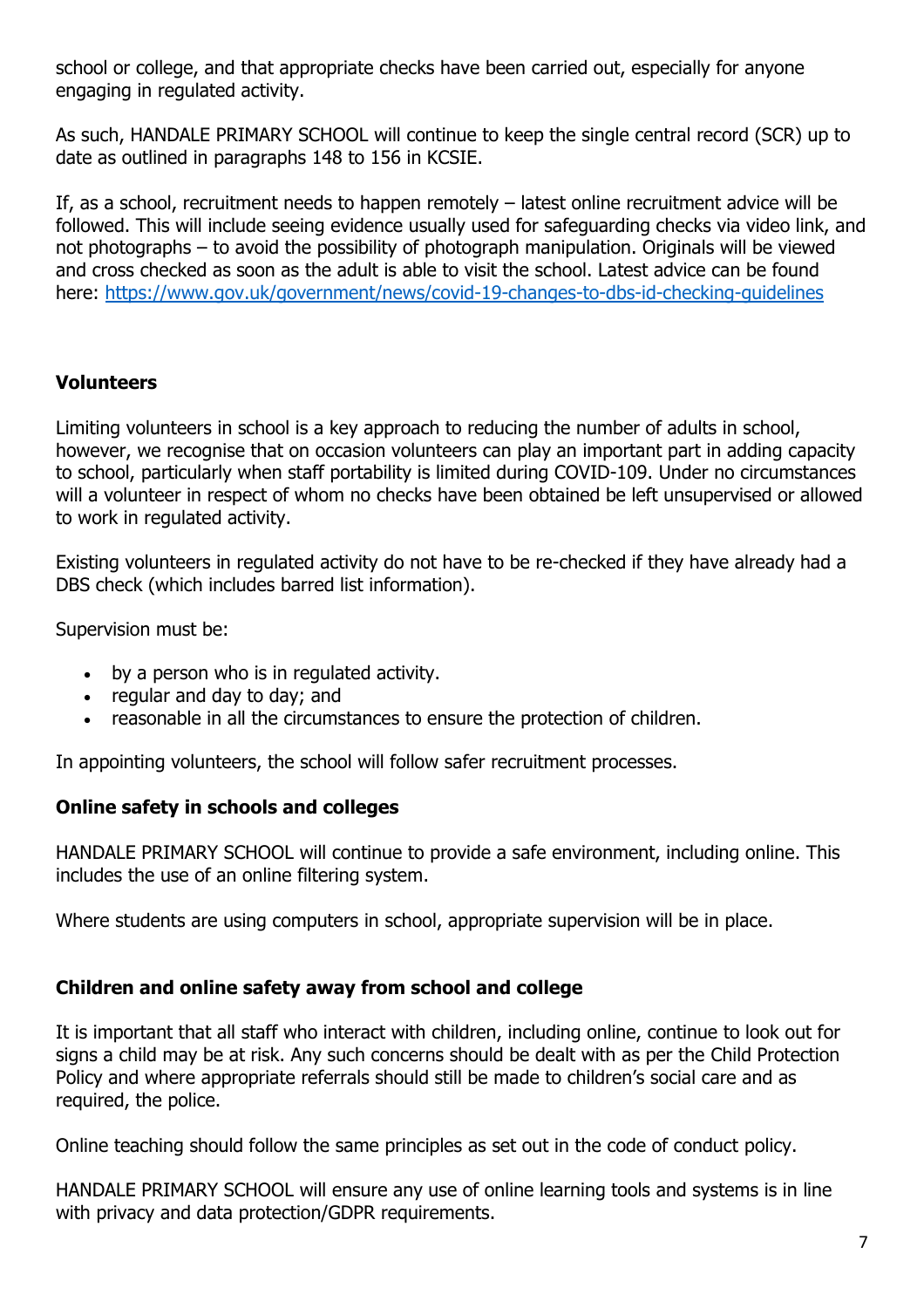Below are some things to consider IF there are virtual lessons, especially where webcams are involved:

- No 1:1s, groups only
- Staff and children must wear suitable clothing, as should anyone else in the household.
- Any computers used should be in appropriate areas, for example, not in bedrooms; and the background should be blurred if not in school.
- The live class should be recorded so that if any issues were to arise, the video can be reviewed.
- Live classes should be kept to a reasonable length of time, or the streaming may prevent the family 'getting on' with their day.
- Language must be professional and appropriate, including any family members in the background.
- Staff must only use platforms specified by senior managers to communicate with pupils
- Staff should record, the length, time, date and attendance of any live sessions held.

## <span id="page-7-0"></span>**Supporting children not in school**

HANDALE PRIMARY SCHOOL is committed to ensuring the safety and wellbeing of all its Children and Young people.

Where the DSL has identified a child to be on the edge of social care support, or who would normally receive pastoral-type support in school, they should ensure that a robust communication plan is in place for that child or young person.

Details of this plan must be recorded on CPOMS, as should a record of contact have made.

The communication plans can include remote contact, phone contact, door-step visits. Other individualised contact methods should be considered and recorded.

HANDALE PRIMARY SCHOOL and its DSL will work closely with all stakeholders to maximise the effectiveness of any communication plan.

This plan must be reviewed regularly and where concerns arise, the DSL will consider any referrals as appropriate.

The school will share safeguarding messages on its website and social media pages.

HANDALE PRIMARY SCHOOL recognises that school is a protective factor for children and young people, and the current circumstances, can affect the mental health of pupils and their parents/carers.

Teachers at HANDALE PRIMARY SCHOOL need to be aware of this in setting expectations of pupils' work where they are at home.

# <span id="page-7-1"></span>**Supporting children in school**

HANDALE PRIMARY SCHOOL is committed to ensuring the safety and wellbeing of all its students.